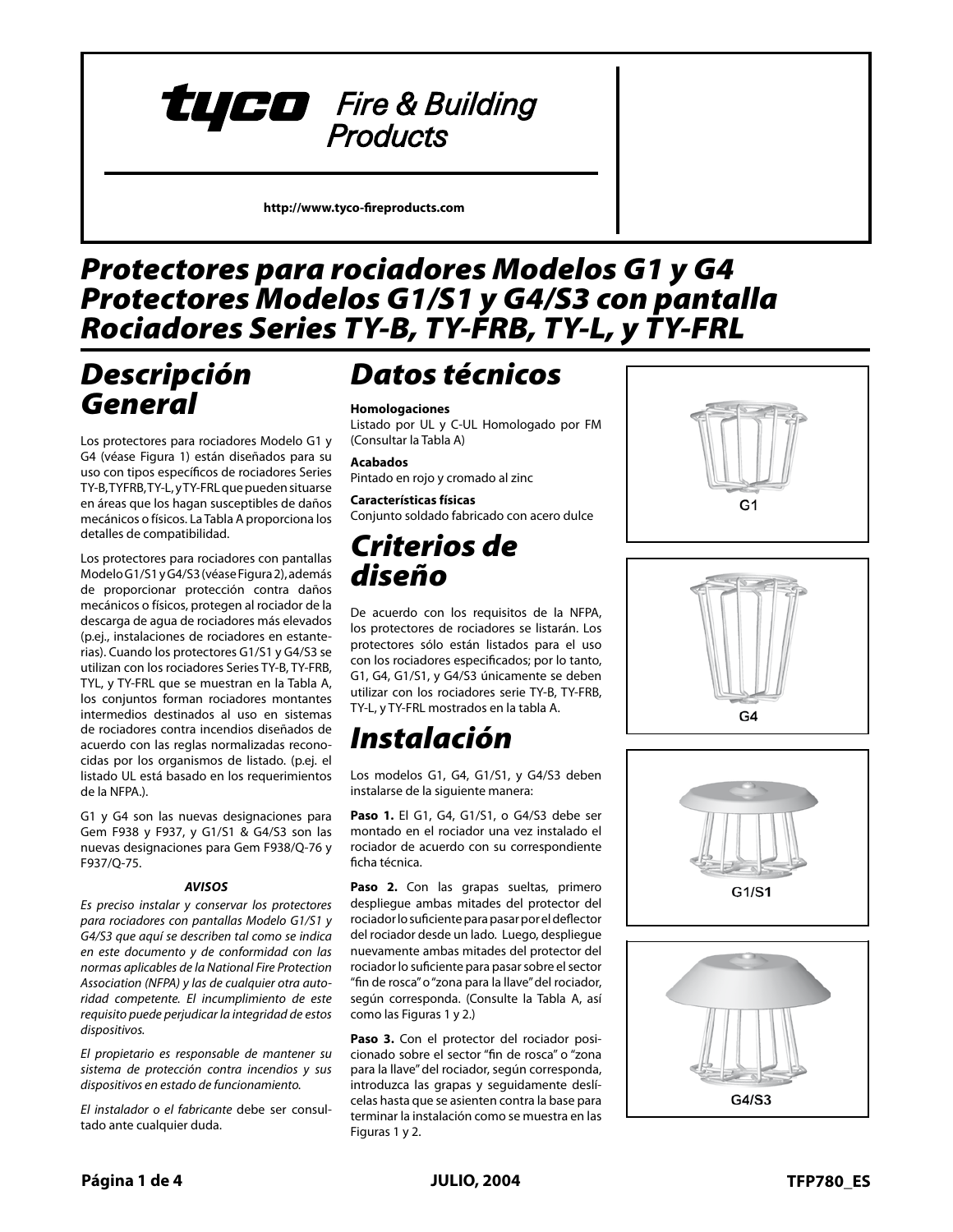| <b>ROCIADORES</b><br><b>SERIE</b> | <b>TFP SIN</b> | <b>GEM SIN</b> | <b>STAR SIN</b>          | <b>ROCIADOR</b><br><b>TIPO</b> | <b>ROCIADOR</b><br><b>FACTOR K</b> | LOCALIZACIÓN<br>DE MONTAJE | <b>PROTECTOR</b><br>(HOMOLOGA-<br>CIONES) | PROTECTOR CON<br>PANTALLA<br>(HOMOLOGA-<br>CIONES) |
|-----------------------------------|----------------|----------------|--------------------------|--------------------------------|------------------------------------|----------------------------|-------------------------------------------|----------------------------------------------------|
| TY-B                              | TY1151         | G7530          |                          | Montante                       | 40                                 | Fin de rosca               | G1(1)                                     | N/A                                                |
|                                   | TY1251         | G7531          |                          | Colgante                       | 40                                 | Fin de rosca               | G1(1)                                     | N/A                                                |
|                                   | TY3151         | G7570          |                          | Montante                       | 80                                 | Fin de rosca               | G1(1, 2)                                  | G1/S1(1)                                           |
|                                   | TY3251         | G7571          |                          | Colgante                       | 80                                 | Fin de rosca               | G1(1, 2)                                  | N/A                                                |
|                                   | TY4851         | G7560          | $\overline{\phantom{0}}$ | Montante                       | 115 (NPT de 1/2")                  | Fin de rosca               | G1(1, 2)                                  | N/A                                                |
|                                   | TY4951         | G7561          | ÷,                       | Colgante                       | 115 (NPT de 1/2")                  | Fin de rosca               | G1(1, 2)                                  | N/A                                                |
|                                   | TY4151         | G7590          | ÷,                       | Montante                       | 115 (NPT de 3/4")                  | Fin de rosca               | G1(1, 2)                                  | G1/S1(1)                                           |
|                                   | TY4251         | G7591          | $\equiv$                 | Colgante                       | 115 (NPT de 3/4")                  | Fin de rosca               | G1(1, 2)                                  | N/A                                                |
|                                   | TY3351         | G7578          |                          | Hor. de pared                  | 80                                 | Fin de rosca               | G4(1)                                     | N/A                                                |
|                                   | TY3451         | G7575          |                          | Vertical de<br>pared           | 80                                 | Fin de rosca               | G4(1)                                     | N/A                                                |
| TY-FRB                            | TY1131         | G7330          | $\equiv$                 | Montante                       | 40                                 | Fin de rosca               | G1(1)                                     | N/A                                                |
|                                   | TY1231         | G7331          | $\overline{\phantom{0}}$ | Colgante                       | 40                                 | Fin de rosca               | G1(1)                                     | N/A                                                |
|                                   | TY3131         | G7370          | $\overline{\phantom{a}}$ | Montante                       | 80                                 | Fin de rosca               | G1(1, 2)                                  | G1/S1(1)                                           |
|                                   | TY3231         | G7371          | -                        | Colgante                       | 80                                 | Fin de rosca               | G1(1, 2)                                  | N/A                                                |
|                                   | TY4131         | G7390          | -                        | Montante                       | 115 (NPT de 3/4")                  | Fin de rosca               | G1(1, 2)                                  | G1/S1(1)                                           |
|                                   | TY4231         | G7391          | -                        | Colgante                       | 115 (NPT de 3/4")                  | Fin de rosca               | G1(1)                                     | N/A                                                |
|                                   | TY3331         | G7378          | $\qquad \qquad$          | Hor. de pared                  | 80                                 | Fin de rosca               | G4(1)                                     | N/A                                                |
|                                   | TY3431         | G7375          | ÷.                       | Ver. de pared                  | 80                                 | Fin de rosca               | G4(1)                                     | N/A                                                |
| TY-L                              | TY3111         | G3111          | S1800                    | Montante                       | 80                                 | Zona para llave            | $G1(2)$ y $G4(1)$                         | G4/S1(1)                                           |
|                                   | TY3211         | G3112          | S1801                    | Colgante                       | 80                                 | Zona para llave            | $G1(2)$ y $G4(1)$                         | N/A                                                |
|                                   | TY3311         | G3113          | S1803                    | Hor. de pared                  | 80                                 | Zona para llave            |                                           | N/A                                                |
|                                   | TY4811         | $\equiv$       | S1805                    | Montante                       | 115 (NPT de 1/2")                  | Zona para llave            | G4(1, 2)                                  | G4/S1(1)                                           |
|                                   | TY4911         | $\equiv$       | S1806                    | Colgante                       | 115 (NPT de 1/2")                  | Zona para llave            | G4(1)                                     | N/A                                                |
|                                   | TY4111         | G3101          | S1810                    | Montante                       | 115 (NPT de 3/4")                  | Zona para llave            | G4(1, 2)                                  | G4/S1(1)                                           |
|                                   | TY4211         | G3102          | S1811                    | Colgante                       | 115 (NPT de 3/4")                  | Zona para llave            | G4(1)                                     | N/A                                                |
| TY-FRL                            | TY1121         | G8973          | S1879                    | Montante                       | 40                                 | Zona para llave            | G4(1)                                     | N/A                                                |
|                                   | TY1221         | G8971          | S1880                    | Colgante                       | 40                                 | Zona para llave            | G4(1)                                     | N/A                                                |
|                                   | TY3121         | G8974          | S1864                    | Montante                       | 80                                 | Zona para llave            | G4(1, 2)                                  | G4/S1(1)                                           |
|                                   | TY3221         | G8972          | S1865                    | Colgante                       | 80                                 | Zona para llave            | G4(1)                                     | N/A                                                |
|                                   | TY3321         | G8946          | S1878                    | Horizontal de<br>pared         | 80                                 | Zona para llave            | G4(1)                                     | N/A                                                |
|                                   | TY4121         | G8174          | S1866                    | Montante                       | 115 (NPT de 3/4")                  | Zona para llave            | G4(1, 2)                                  | G4/S1(1)                                           |
|                                   | TY4221         | G8172          | S1867                    | Colgante                       | 115 (NPT de 3/4")                  | Zona para llave            | G4(1)                                     | N/A                                                |

### **HOMOLOGACIONES Y NOTAS:**

Listados por Underwriters Laboratories Inc. 1. Listados por Underwriters Laboratories Inc. 1.

2. Homologados por Factory Mutual Research Corporation.

N/A No aplicable para el rociador marcado.

Núm. SIN, Listado u Homologación

## **TABLE A — LABORATORY LISTINGS AND APPROVALS** *TABLA A — LISTADOS Y HOMOLOGACIONES DE LABORATORIOS*

Para ayudar al deslizamiento de las grapas se puede utilizar la herramienta de la instalación 2. del protector como lo muestra la Figura 3. To the help assessed to help a single sliding of the sliding of the sliding of the sliding of the sliding of the sliding of the sliding of the sliding of the sliding of the sliding of the sliding of the sliding of the slid litar el asiento definitivo de las grapas. Además, se pueden utilizar alicates para faci-

## be used as shown in Figure 3. In addi-*NOTAS*

Las grapas deben asentarse contra la base para final seating of the Clips. *que se consideren completamente asentadas y para completar la instalación.*

**NOTES** *El G1, G4, G1/S1, y G4/S3 se pueden situar en*  cualquier posición respecto de los brazos del in order to be considered fully seated *cuerpo del rociador.*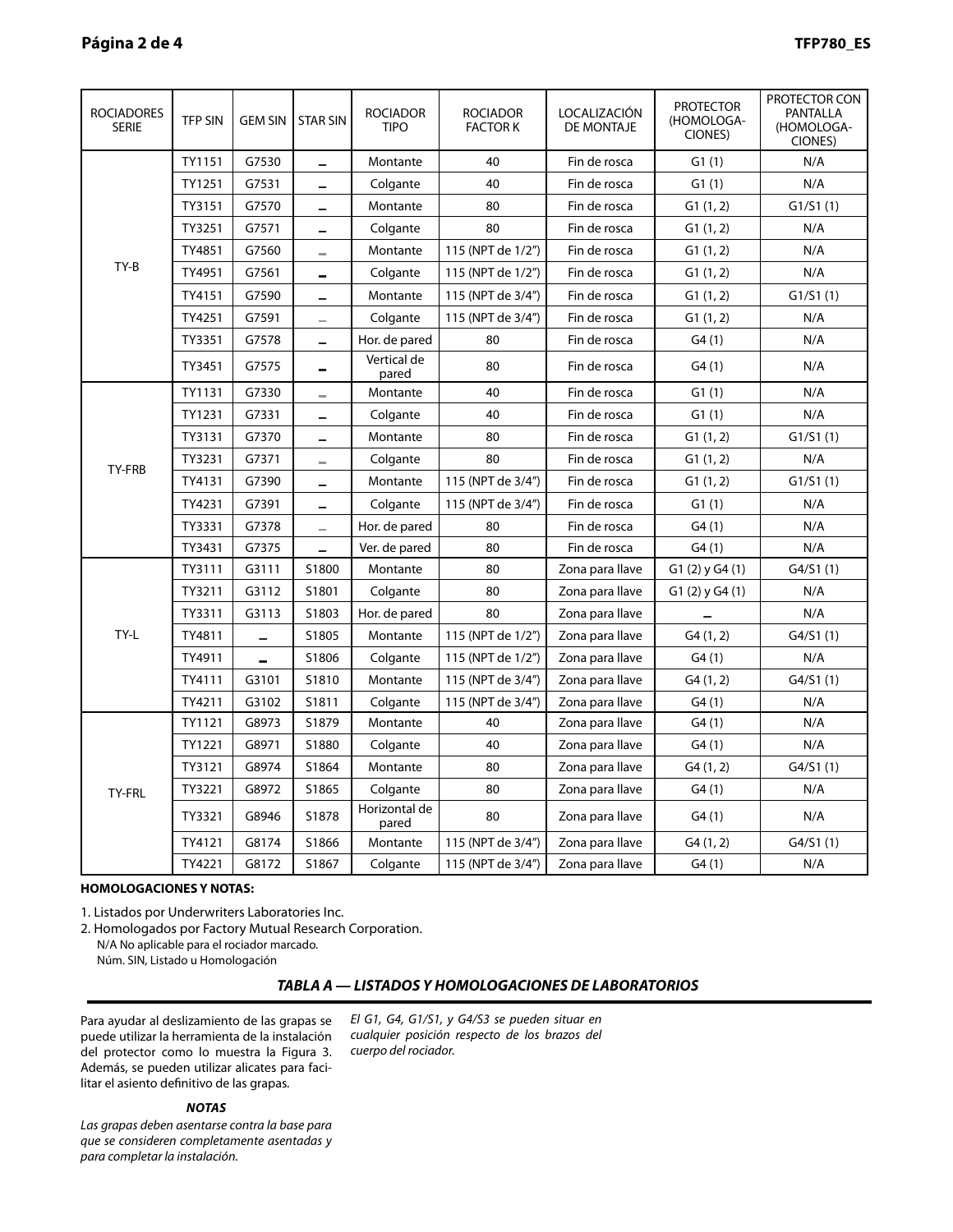

## *Care and Cuidados y Maintenance mantenimiento*

ROCIADOR DONDE FIN DE ROSCA DEL SE ASIENTA LA BASE

SPRING AND THE ROCIADOR DONDE<br>SE ASIENTA LA BASE THE ROCIADOR

**Pantalla modelo S1** 

Protector modelo G1 con

Los Modelos G1, G4, G1/S1, y G4/S3 no ess modeles en, en, ensing ensis no scheduled maintenance; however, programado; sin embargo, se debe verificar la programado, sin embargo, se debe venncar la<br>instalación apropiada de los protectores para Guards should be verified to the verified during the verified during the verified of the verified of the verif<br>In the verified during the verified during the verified of the verified of the verified of the verified of the rociadores durante la inspección visual anual de los rociadores<mark>.</mark>

El propietario es responsable de la inspección, comprobación y mantenimiento de su sistema y dispositivos contra incendios en conformidad con este documento, así como

con las normas aplicables de la National Fire Protection Association (Ej. NFPA 25) y con las normas de cualquier otra autoridad jurisdicstandards of the National Fire Protec-cional. Ante cualquier duda, se debe consultar tionally like each part actual section construction in the early section (e.g., NFP), in the section of the section of the section of the section of the section of the section of the section of the section of the section o al instalador o al fabricante del rociador.<br>.

**FIGURE 2** *FIGURA 2* PROTECTORES PARA ROCIADORES CON PANTALLAS MODELOS G1/S1 Y G4/S3 — DIMENSIONES

Se muestra con rociador serie TY-B Springler Serie TY-L Serie TY-L Serie TY-L Serie TY-L Serie TY-L Serie TY-L

EN EL ROCIADOR DONDE SE ASIENTA LA BASE

Se recomienda que un servicio de inspección cualificado realice la inspección, comprobación y mantenimiento de los sistemas de rociadores automáticos.

# *Limited Garantía Warranty Limitada*

ווווו ט,כ *ו*<br>ב*ייצו*ד.

Protector modelo G4 con **Modelo S3** Se muestra con rociador serie TY-L

> Los productos de Tyco Fire Products se zos productos de rijeo rife rioducto se<br>garantizan, únicamente al Comprador original Buyer for ten (10) years original, durante un período de 10 años contra against defects in material and work-cualquier defecto en el material o mano de mandana delecto en el material o mano de obra, siempre que hayan sido pagados y correctamente instalados y mantenidos en condiciones normales de uso y servicio. Esta garantía caduca a los diez (10) años de la fecha de expedición por Tyco Fire Products. No se ofrece ninguna garantía en el caso de productos o componentes fabricados por

(ASENTADA)